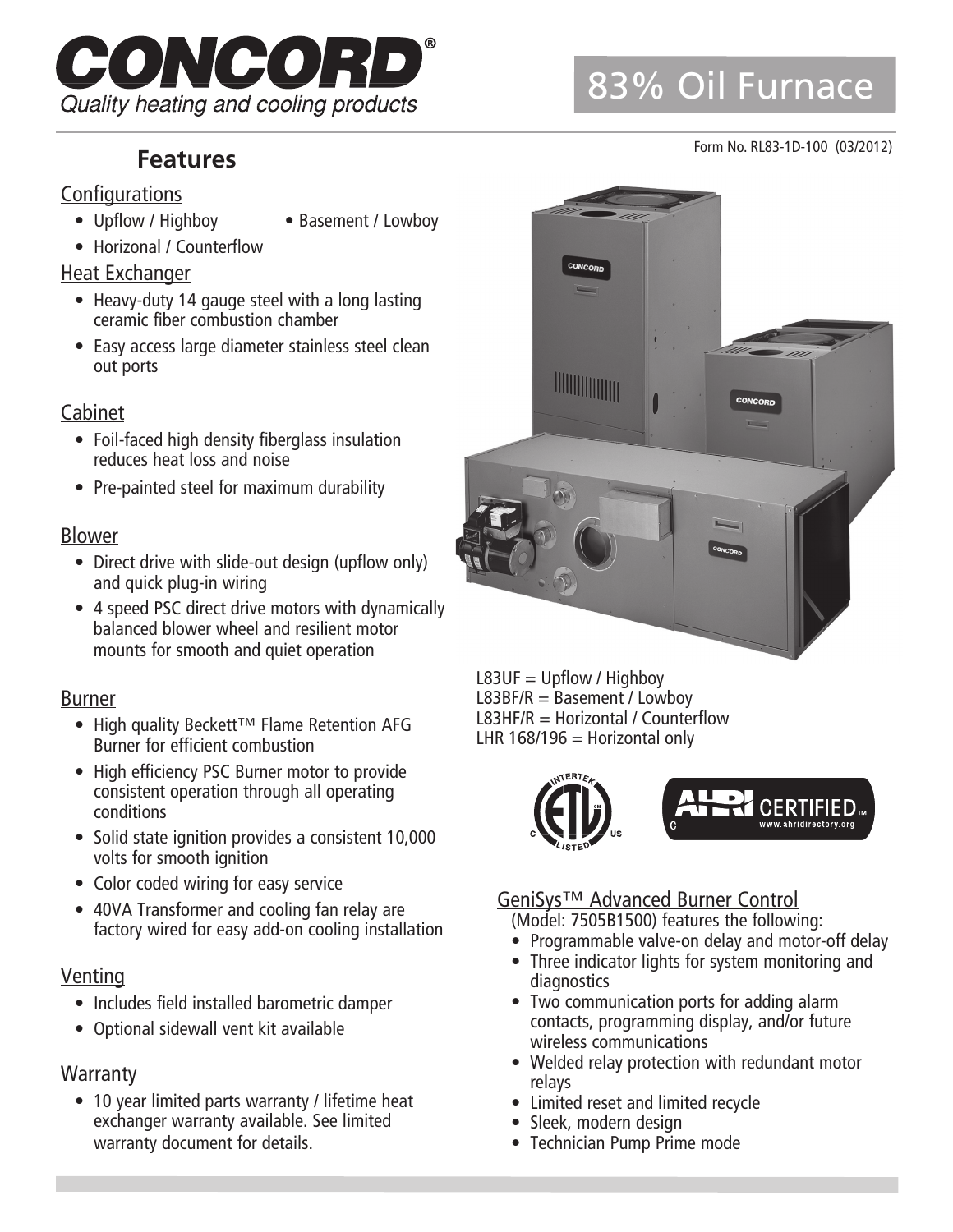

#### Physical and Electrical Data (Continued on next page)

| Configuration    | Model                 | <b>Nozzle</b><br>Size | Input<br>(Btuh) | Output<br>(Btuh) | <b>AFUE</b> | Nom.<br>Cooling<br>Cap. | Flue<br>Dia.<br>(in.) | Filter<br>Size<br>(in.)     | Volts/Hz/<br>Phase | Max.<br>Time<br><b>Delay</b><br><b>Breaker</b><br>or Fuse<br>(am) | Trans.<br>(V.A.) | Shipping<br>Weight<br>(lb.) |
|------------------|-----------------------|-----------------------|-----------------|------------------|-------------|-------------------------|-----------------------|-----------------------------|--------------------|-------------------------------------------------------------------|------------------|-----------------------------|
|                  | L83UF1D57/72E12-1     | .50GPH-80°A           | 67,500          | 57,000           | 84.0        | $2.0 - 3.0$             | 6                     | 16 X 25                     | 120/60/1           | 15                                                                | 40               | 230                         |
|                  |                       | .65GPH-80°B           | 85,500          | 72,000           | 84.0        |                         |                       |                             |                    |                                                                   |                  |                             |
| Upflow / Highboy | L83UF1D84/95E16-1     | .65GPH-80°B           | 101,000         | 84,000           | 83.0        | $2.5 - 4.0$             | 6                     | 16 X 25                     | 120/60/1           | 15                                                                | 40               | 250                         |
|                  |                       | .75GPH-80°B           | 113,500         | 95,000           |             |                         |                       |                             |                    |                                                                   |                  |                             |
|                  | L83UF1D112/125F20-1   | .85GPH-80°B           | 135,000         | 113,000          | 83.0        | $3.0 - 5.0$             | 6                     | (2)                         | 120/60/1           | 15                                                                | 40               | 270                         |
|                  |                       | 1.00GPH-80°B          | 151,000         | 126,000          |             |                         |                       | $16 \times 25$ <sup>1</sup> |                    |                                                                   |                  |                             |
|                  | L83BF/R1D57/72E12-1   | .50GPH-80°A           | 67,500          | 57,000           | 84.0        | $2.0 - 3.0$             | $6\overline{6}$       | 18 X 19                     | 120/60/1           | 15                                                                | 40               | 220F                        |
|                  |                       | .65GPH-80°B           | 85,500          | 72,000           | 84.0        |                         |                       |                             |                    |                                                                   |                  | 225R                        |
| <b>Basement</b>  | L83BF/R1D84/95E16-1   | .65GPH-80°B           | 101,000         | 85,000           | 83.0        | $2.5 - 4.0$             | 6                     | 18 X 19                     | 120/60/1           | 15                                                                | 40               | 225F                        |
|                  |                       | .75GPH-80°B           | 113,500         | 95,000           |             |                         |                       |                             |                    |                                                                   |                  | 230R                        |
|                  | L83BF/R1D112/125F20-1 | .85GPH-80°B           | 134,000         | 113,000          | 83.0        | $3.0 - 5.0$             | 6                     | 19 X 21                     | 120/60/1           | 15                                                                | 40               | 270                         |
|                  |                       | 1.00GPH-80°B          | 151,000         | 127,000          |             |                         |                       |                             |                    |                                                                   |                  |                             |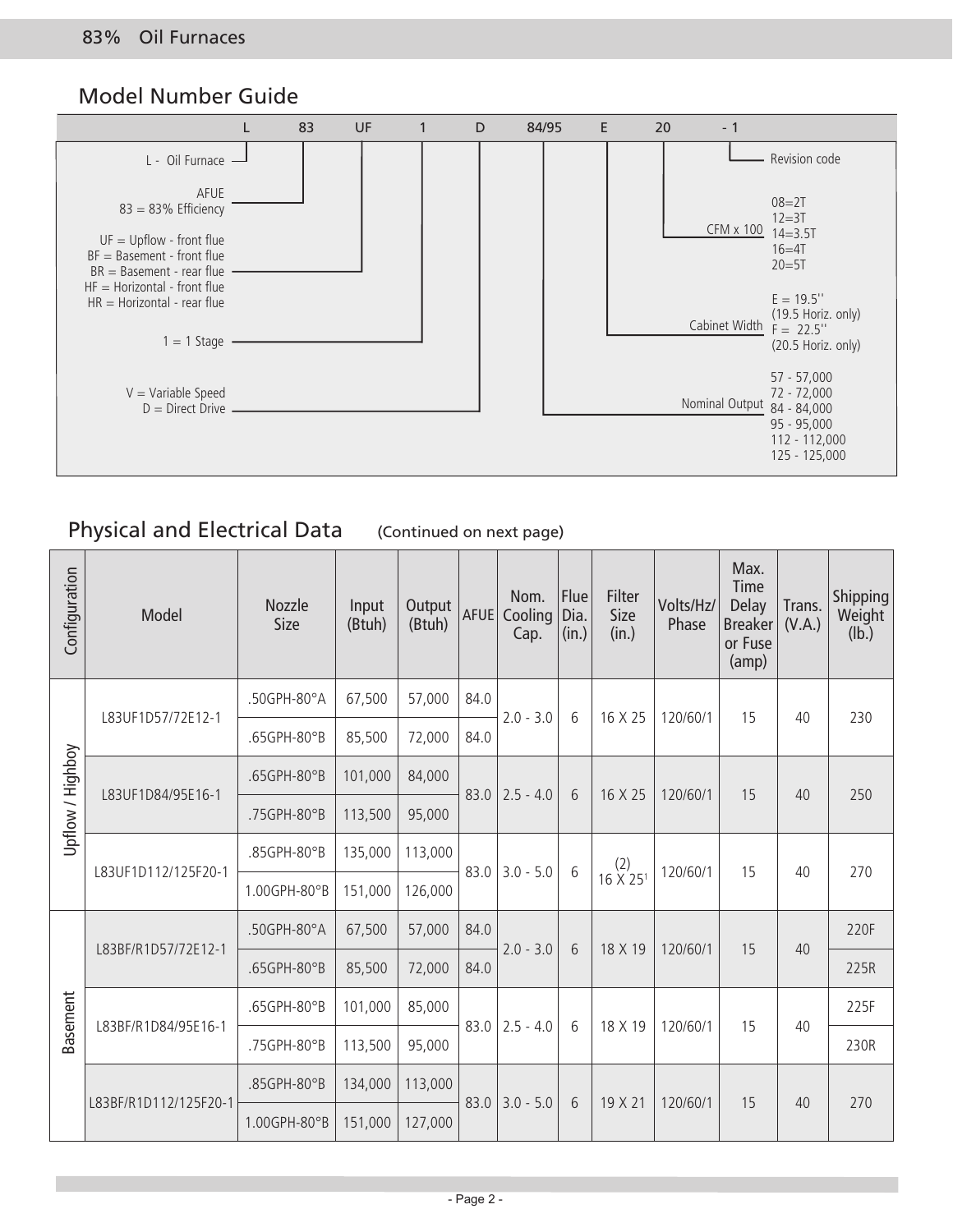# Physical and Electrical Data (Continued from previous page)

| Configuration            | Model                 | Nozzle<br><b>Size</b> | Input<br>(Btuh) | Output<br>(Btuh) | <b>AFUE</b> | Nom.<br>Cooling<br>Cap. | Flue<br>Dia.<br>(in.) | Filter<br>Size<br>(in.)                       | Volts/Hz/<br>Phase | Max. Time<br>Delay<br><b>Breaker</b><br>or Fuse<br>(amp) | Trans.<br>(V.A.) | Shipping<br>Weight<br>(lb.) |
|--------------------------|-----------------------|-----------------------|-----------------|------------------|-------------|-------------------------|-----------------------|-----------------------------------------------|--------------------|----------------------------------------------------------|------------------|-----------------------------|
|                          | L83HF1D84/95E12-1     | .65GPH-80°B           | 101,000         | 85,000           | 83.0        | $2.0 - 3.0$             | 6                     |                                               | 120/60/1           | 15                                                       | 40               | 250                         |
|                          |                       | .75GPH-80°B           | 113,500         | 95,000           |             |                         |                       |                                               |                    |                                                          |                  |                             |
|                          | L83HR1D57/72E12-1     | .50GPH-80°A           | 67,500          | 57,000           | 83.0        | $2.0 - 3.0$             | 6                     |                                               | 120/60/1           | 15                                                       | 40               | 225                         |
| Horizontal / Counterflow |                       | .65GPH-80°B           | 84,000          | 72,000           |             |                         |                       | Filters are not supplied<br>with these models |                    |                                                          |                  |                             |
|                          | L83HR1D84/95E12-1     | .65GPH-80°B           | 101,000         | 85,000           | 83.0        | $2.0 - 3.0$             | 6                     |                                               | 120/60/1           | 15                                                       | 40               | 250                         |
|                          |                       | .75GPH-80°B           | 113,500         | 95,000           |             |                         |                       |                                               |                    |                                                          |                  |                             |
|                          | L83HF/R1D112/125F20-1 | .85GPH-80°B           | 135,000         | 113,000          | 84.0        | $3.0 - 5.0$             | 6                     |                                               |                    | 15                                                       | 40               | 270                         |
|                          |                       | 1.00GPH-80°B          | 150,000         | 126,000          |             |                         |                       |                                               | 120/60/1           |                                                          |                  |                             |

Requires return air be brought to both sides above 1600 CFM.

 Note: Upflow models shipped with filter(s) for side return. All models are rated at 140 psi pump pressure except the LUF80C57/72 and LBF/R 57/72 which is rated 100 psi.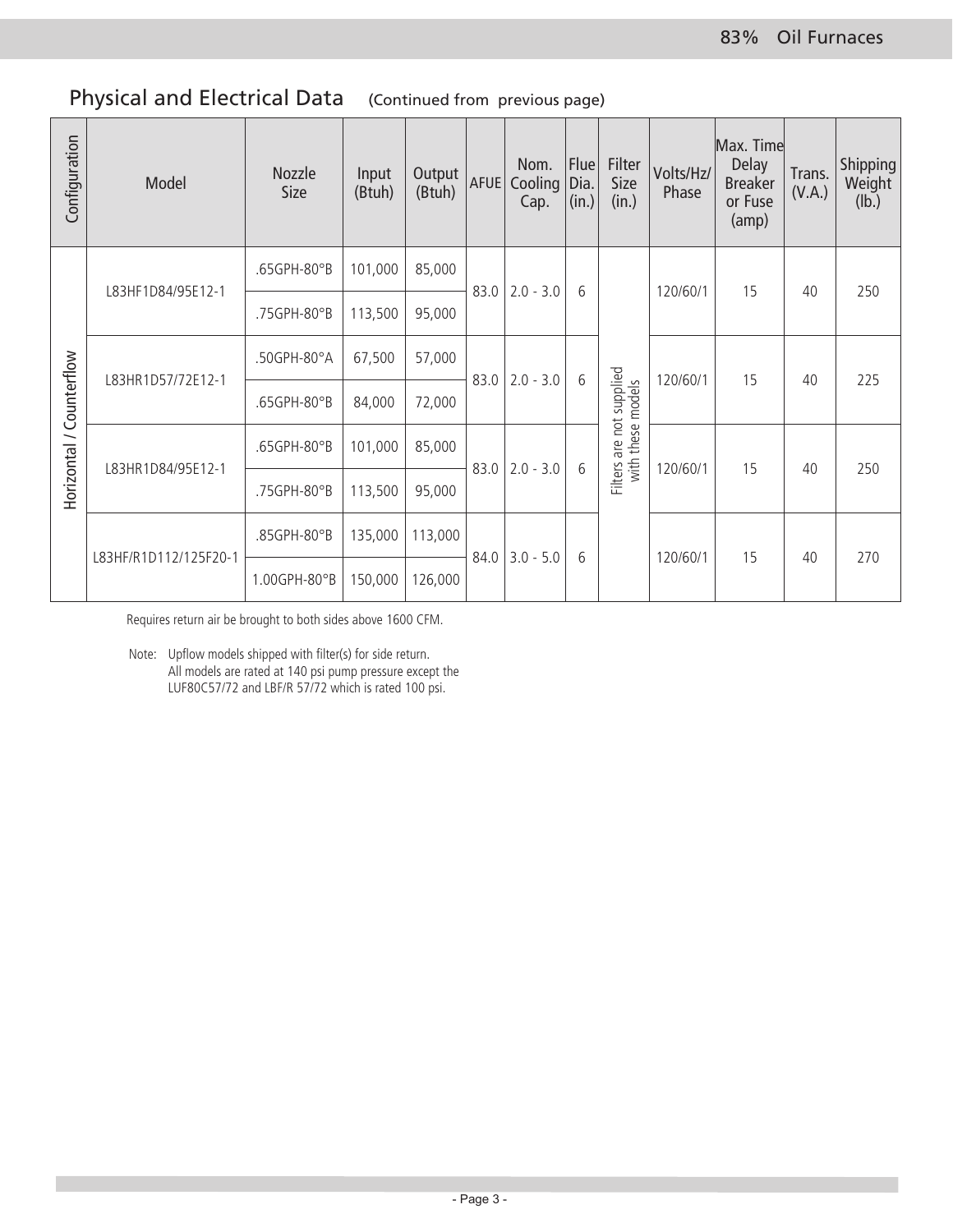# Blower Performance Data (Continued on next page)

|                   |                       | Motor        |                       |                              |                        |       |       | CFM @ ext. static pressure - in W.C. |       |       |       |       |       |
|-------------------|-----------------------|--------------|-----------------------|------------------------------|------------------------|-------|-------|--------------------------------------|-------|-------|-------|-------|-------|
| Description       | Model                 | Size<br>(hp) | <b>Blower</b><br>Size | Temp.<br>Rise <sup>o</sup> F | <b>Blower</b><br>Speed | .20   | .30   | .40                                  | .50   | .60   | .70   | .80   | .90   |
|                   |                       |              |                       |                              | High                   | 1,410 | 1,355 | 1,300                                | 1,220 | 1,155 | 1,075 | 990   | 890   |
|                   | L83UF1D57/72E12-1     | 1/3          | $10 \times 8$         | $50 - 80$                    | Med High               | 1,260 | 1,215 | 1,170                                | 1,120 | 1,060 | 990   | 915   | 800   |
|                   |                       |              |                       |                              | Med                    | 1,040 | 1,025 | 990                                  | 960   | 910   | 860   | 790   | 680   |
|                   |                       |              |                       |                              | Low                    | 885   | 880   | 850                                  | 830   | 785   | 740   | 680   | 605   |
| Upflow / Highboy  |                       |              |                       |                              | High                   | 1,755 | 1,695 | 1,940                                | 1,590 | 1,495 | 1,360 | 1,250 | 1,095 |
|                   | L83UF1D84/95E16-1     | 1/2          | 10 x 10               | $50 - 80$                    | Med High               | 1,445 | 1,425 | 1,400                                | 1,335 | 1,285 | 1,200 | 1,065 | 965   |
|                   |                       |              |                       |                              | Med                    | 1,190 | 1,180 | 1,145                                | 1,110 | 1,055 | 985   | 895   | 825   |
|                   |                       |              |                       |                              | Low                    | 990   | 980   | 960                                  | 925   | 880   | 835   | 775   | 690   |
|                   |                       |              |                       |                              | High                   | 2090  | 1995  | 1940                                 | 1835  | 1760  | 1665  | 1570  | 1480  |
|                   | L83UF1D112/125F20-1   | 3/4          | $12 \times 11$        | $45 - 75$                    | Med High               | 1835  | 1785  | 1725                                 | 1660  | 1595  | 1525  | 1440  | 1345  |
|                   |                       |              |                       |                              | Med                    | 1630  | 1615  | 1560                                 | 1500  | 1460  | 1385  | 1310  | 1240  |
|                   |                       |              |                       |                              | Low                    | 1425  | 1390  | 1375                                 | 1335  | 1300  | 1240  | 1165  | 1110  |
|                   |                       |              |                       |                              | High                   | 1,400 | 1,350 | 1,305                                | 1,250 | 1,185 | 1,105 | 1,025 | 915   |
|                   | L83BF/R1D57/72E12-1   | 1/3          | $10 \times 8$         | $45 - 75$                    | Med High               | 1,135 | 1,130 | 1,105                                | 1,075 | 1,025 | 965   | 895   | 765   |
|                   |                       |              |                       |                              | Med                    | 930   | 915   | 905                                  | 865   | 845   | 800   | 730   | 630   |
|                   |                       |              |                       |                              | Low                    | 785   | 775   | 755                                  | 730   | 705   | 665   | 604   | 518   |
| Basement / Lowboy |                       |              |                       |                              | High                   | 1,760 | 1,670 | 1,600                                | 1,550 | 1,410 | 1,315 | 1,170 | 1,000 |
|                   | L83BF/R1D84/95E16-1   | 1/2          | $10 \times 9$         | $45 - 75$                    | Med High               | 1,605 | 1,515 | 1,460                                | 1,395 | 1,305 | 1,190 | 1,080 | 935   |
|                   |                       |              |                       |                              | Med                    | 1,375 | 1,345 | 1,300                                | 1,260 | 1,190 | 1,075 | 975   | 830   |
|                   |                       |              |                       |                              | Low                    | 1,160 | 1,150 | 1,130                                | 1,105 | 1,035 | 955   | 855   | 650   |
|                   |                       |              |                       |                              | High                   | 2360  | 2275  | 2190                                 | 2130  | 2025  | 1900  | 1815  | 1700  |
|                   | L83BF/R1D112/125F20-1 | 3/4          | 12 x 10               | $45 - 75$                    | Med High               | 2000  | 1975  | 1900                                 | 1835  | 1790  | 1715  | 1600  | 1525  |
|                   |                       |              |                       |                              | Med                    | 1730  | 1720  | 1695                                 | 1675  | 1605  | 1550  | 1475  | 1400  |
|                   |                       |              |                       |                              | Low                    | 1470  | 1465  | 1450                                 | 1440  | 1410  | 1370  | 1300  | 1225  |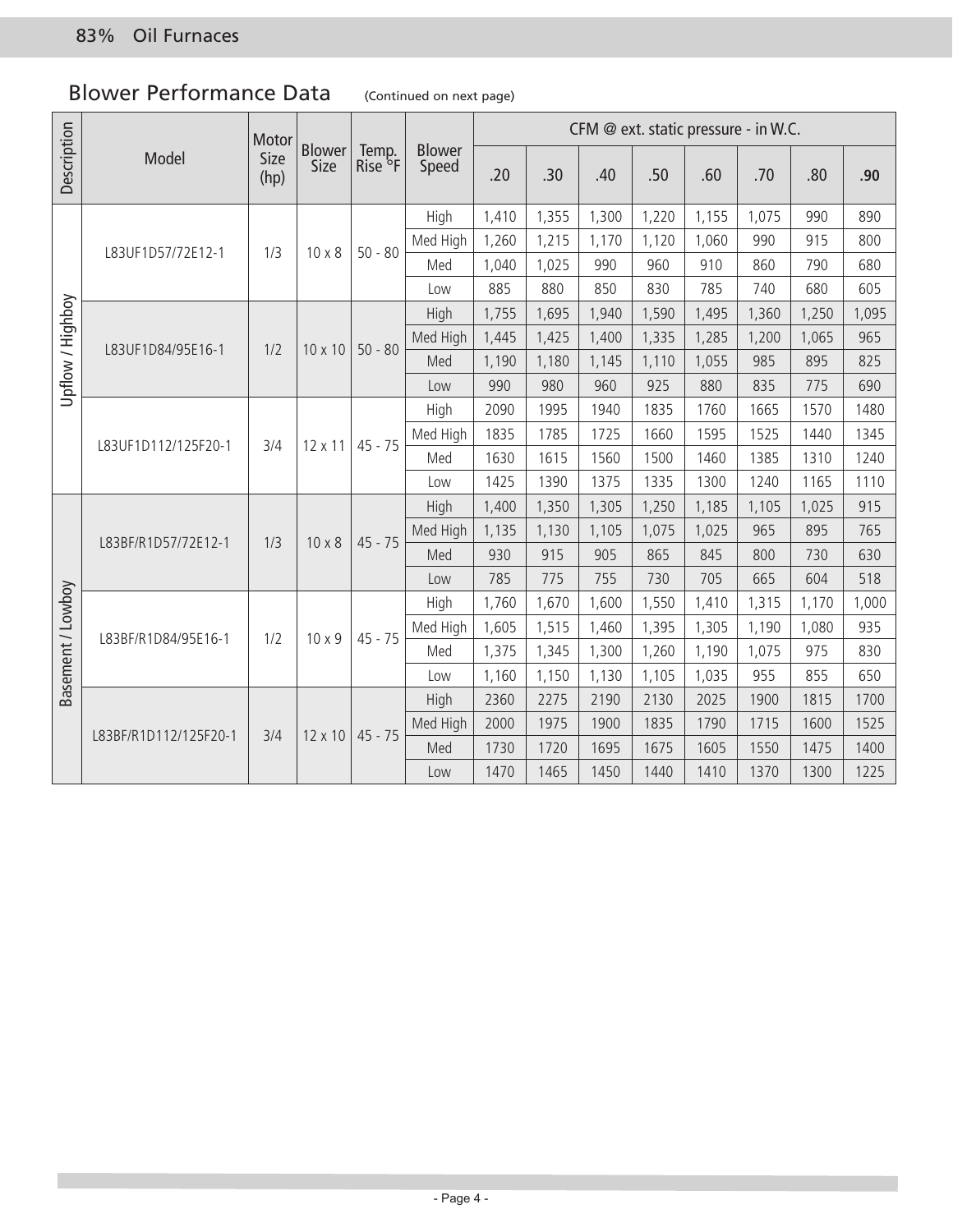#### 83% Oil Furnaces

# Blower Performance Data (Continued from previous page)

|                          |                     | Motor        |                       |                              |                        |       |       | CFM @ ext. static pressure - in W.C. |       |       |       |      |      |
|--------------------------|---------------------|--------------|-----------------------|------------------------------|------------------------|-------|-------|--------------------------------------|-------|-------|-------|------|------|
| Description              | Model               | Size<br>(hp) | <b>Blower</b><br>Size | Temp.<br>Rise <sup>o</sup> F | <b>Blower</b><br>Speed | .20   | .30   | .40                                  | .50   | .60   | .70   | .80  | .90  |
|                          |                     |              |                       |                              | High                   | 1,410 | 1,320 | 1,280                                | 1,195 | 1,090 | 1,000 | 850  | 790  |
|                          | L83HF1D84/95E-12-1  | 1/2          | $10 \times 10$        | $45 - 75$                    | Med High               | 1,340 | 1,280 | 1,190                                | 1,100 | 1,015 | 900   | 801  | 680  |
|                          |                     |              |                       |                              | Med                    | 1,235 | 1,175 | 1,090                                | 1,015 | 920   | 845   | 730  | 600  |
|                          |                     |              |                       |                              | Low                    | 1,090 | 1,035 | 975                                  | 900   | 855   | 770   | 665  | 545  |
|                          |                     |              |                       |                              | High                   | 2205  | 2120  | 2070                                 | 2005  | 1930  | 1850  | 1765 | 1675 |
|                          | L83HF1D112/125F20-1 | 3/4          | $12 \times 9$         | $45 - 75$                    | Med High               | 1770  | 1740  | 1745                                 | 1710  | 1640  | 1600  | 1515 | 1425 |
|                          |                     |              |                       |                              | Med                    | 1550  | 1530  | 1515                                 | 1485  | 1455  | 1405  | 1340 | 1300 |
|                          |                     |              |                       |                              | Low                    | 1295  | 1290  | 1280                                 | 1270  | 1255  | 1225  | 1170 | 1100 |
| Horizontal / Counterflow |                     |              |                       |                              | High                   | 1,405 | 1,340 | 1,275                                | 1,205 | 1,125 | 1,010 | 915  | 785  |
|                          | L83HR1D57/72E12-1   | 1/3          | $10 \times 8$         | $45 - 75$                    | Med High               | 1,255 | 1,205 | 1,155                                | 1,090 | 1,020 | 920   | 815  | 685  |
|                          |                     |              |                       |                              | Med                    | 1,010 | 980   | 950                                  | 905   | 840   | 775   | 685  | 540  |
|                          |                     |              |                       |                              | Low                    | 835   | 820   | 800                                  | 760   | 715   | 650   | 560  | 405  |
|                          |                     |              |                       |                              | High                   | 1,485 | 1,400 | 1,305                                | 1,210 | 1,105 | 995   | 870  | 740  |
|                          | L83HR1D84/95E12-1   | 1/2          | $10 \times 10$        | $45 - 75$                    | Med High               | 1,380 | 1,305 | 1,220                                | 1,150 | 1,035 | 930   | 800  | 670  |
|                          |                     |              |                       |                              | Med                    | 1,230 | 1,170 | 1,110                                | 1,000 | 935   | 845   | 735  | 595  |
|                          |                     |              |                       |                              | Low                    | 1,055 | 1,020 | 970                                  | 910   | 835   | 755   | 640  | 505  |
|                          |                     |              |                       |                              | High                   | 2230  | 2165  | 2110                                 | 2010  | 1940  | 1865  | 1760 | 1675 |
|                          | L83HR1D112/125F20-1 | 3/4          |                       |                              | Med High               | 1945  | 1900  | 1855                                 | 1805  | 1740  | 1680  | 1570 | 1505 |
|                          |                     |              | $12 \times 9$         | $45 - 75$                    | Med                    | 1700  | 1685  | 1660                                 | 1630  | 1575  | 1515  | 1450 | 1375 |
|                          |                     |              |                       |                              | Low                    | 1460  | 1460  | 1445                                 | 1430  | 1380  | 1330  | 1280 | 1210 |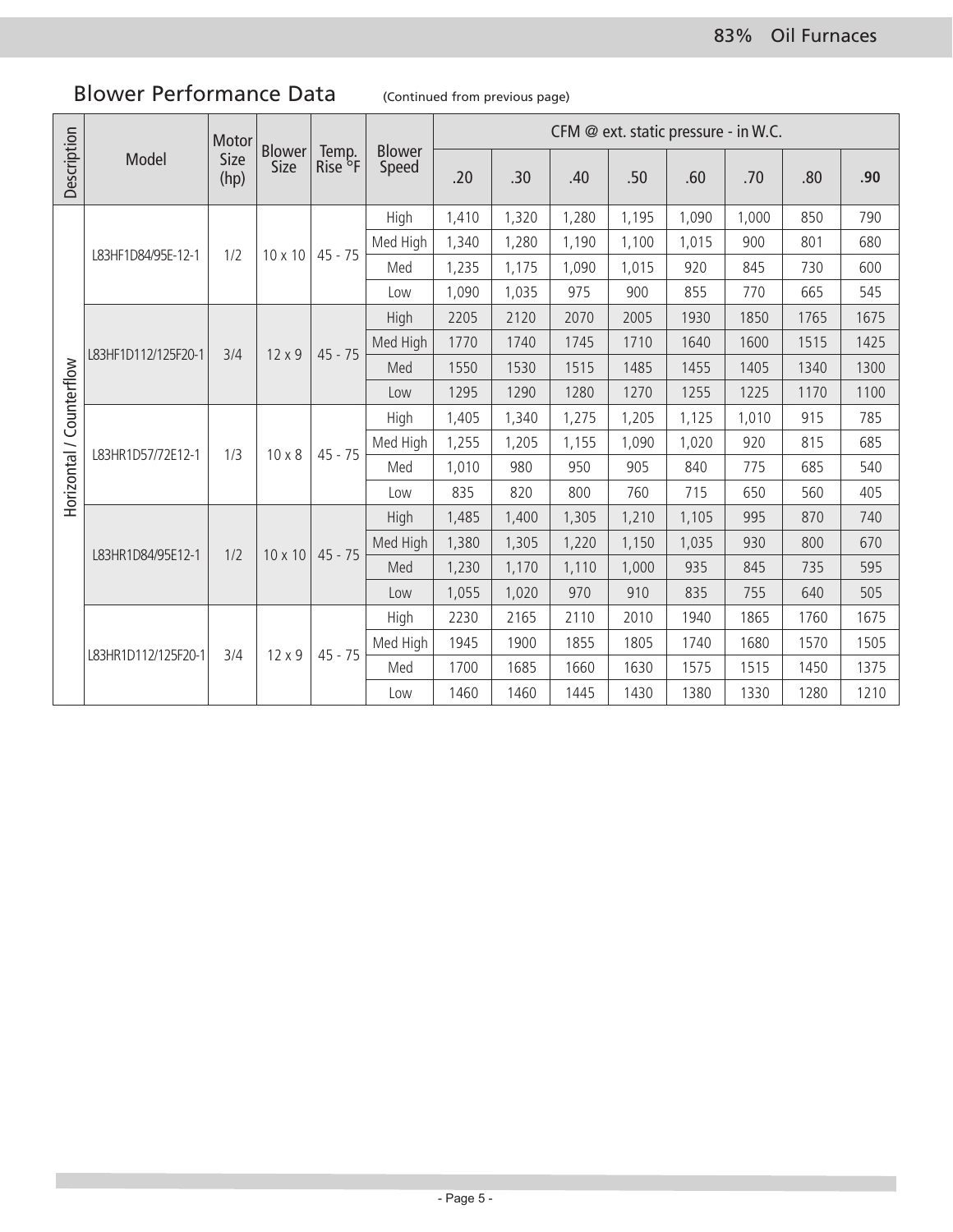#### Accessories

| Description                         | Used with                                     | Catalog<br>number | Kit<br>number  |
|-------------------------------------|-----------------------------------------------|-------------------|----------------|
| Clean Out Kit                       | All models                                    | 1.841025          | ABRSH380-3     |
| Field Controls Side Wall Vent Kit   | All models                                    | See Note Below    | See Note Below |
| <b>Evaporator Coil Mounting Kit</b> | L83B(F/R)84/95 to EU1P (18,24,30,36,43,48) BN | 1.841175          | AGOILKDCC19    |
| Evaporator Coil Mounting Kit        | L83BF/R84/95 to EU1P (30,43,48,49,50,60)      | 1.841176          | AGOILKDCC22    |
| Evaporator Coil Mounting Kit        | L83BF/R112/125 to EU1P (60, 62) DN            | 1.841177          | AGOILKDCC24    |
| Evaporator Coil Mounting Kit        | L83BF/R112/125 to EU1P59DN                    | 1.841179          | AGOILKDCC27    |
| <b>Combustion Air Kit</b>           | All Models                                    | 1.841038          | ABOOT571       |
| Clean Out Cap Kit                   | All Models                                    | 1.841037          | ACAP570        |
| Combustible Floor Base              | L83HF/R84/95, LHR57/72                        | 1.841022          | BASE537-1      |
| Combustible Floor Base              | L83HF/R112/125                                | 1.841023          | ABASE538-1     |

Note: \* This can be ordered from Field Controls, part number SWG-5-CK61.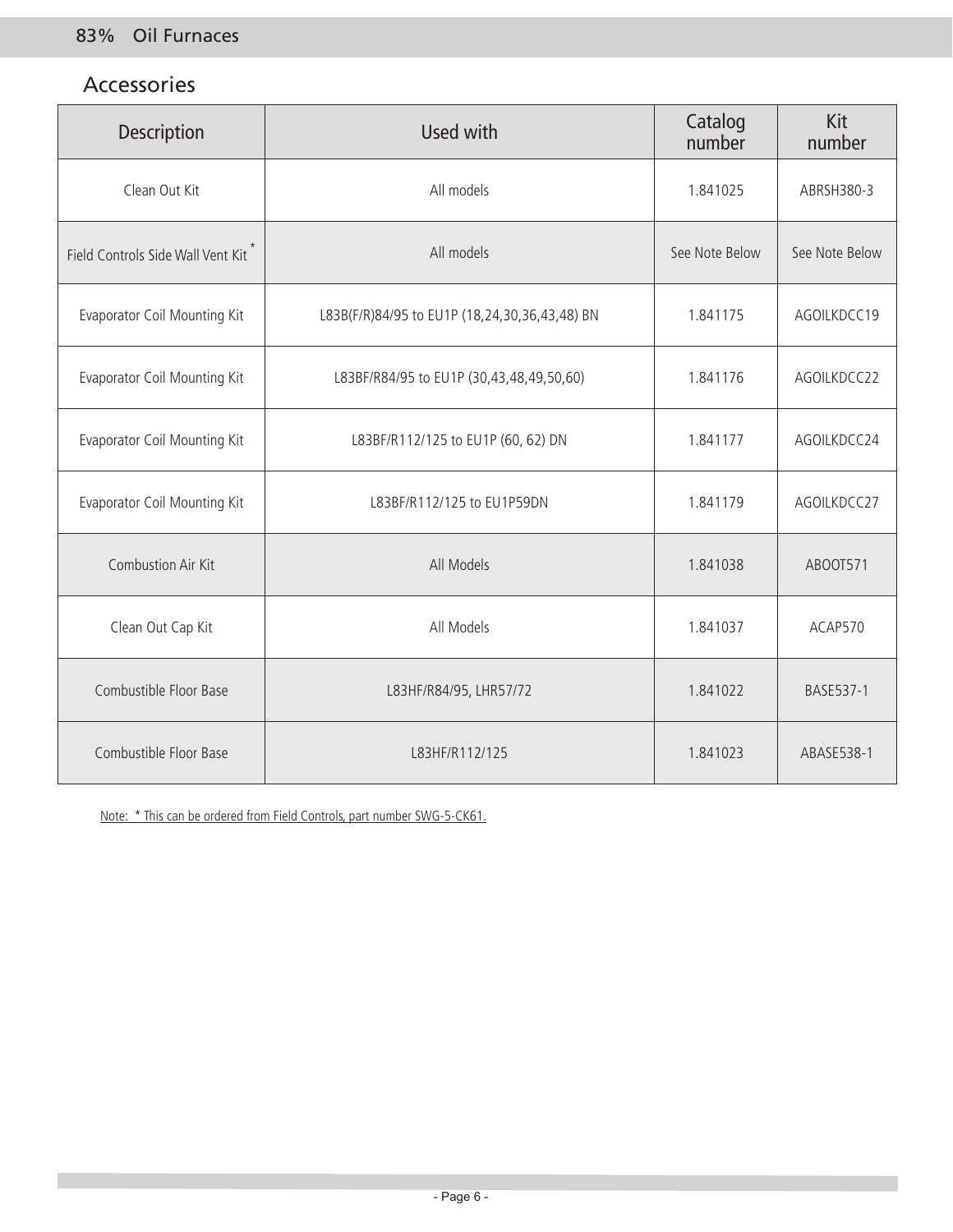UPFLOW

# Dimensions (in.)

| Model               | А          | R  |                                  |           |
|---------------------|------------|----|----------------------------------|-----------|
| 183UF1D57/72F12-1   | $19 - 1/2$ | 18 | $30 - 5/8$   19-5/8              | $9 - 3/4$ |
| 183UF1DC84/95F16-1  |            |    |                                  |           |
| 183UF1D112/125F20-1 | $22 - 1/2$ | 21 | $33 - 1/8$   22 - 1/8   11 - 1/4 |           |

# Clearances to combustibles (in.)

| Model               | Front | <b>Sides</b> | Rear |             | Floor   Above | <b>Flue</b> |
|---------------------|-------|--------------|------|-------------|---------------|-------------|
| L83UF1D57/72E12-1   |       |              |      |             |               |             |
| L83UF1D84/95E16-1   |       |              |      | Combustible |               |             |
| L83UF1D112/125E20-1 |       |              |      |             |               |             |



#### BASEMENT

# Dimensions (in.)

| Model               | Α          | B  |    | D          | E  |           | G  | Н         |    | К          |
|---------------------|------------|----|----|------------|----|-----------|----|-----------|----|------------|
| L83BF1D57/72E12-1   | $19 - 1/2$ | 18 | 37 | $9 - 3/4$  | 21 | $3 - 1/4$ | 16 | $1 - 1/2$ | 52 | N/A        |
| L83BF1D84/95E16-1   |            |    |    |            |    |           |    |           |    |            |
| L83BF1D112/125E20-1 | $22 - 1/2$ | 21 | 37 | $11 - 1/4$ | 21 | $3 - 1/4$ | 16 | $1 - 1/2$ | 52 | N/A        |
| L83BR1D57/72E12-1   |            |    |    |            |    |           |    |           |    |            |
| L83BR1D84/95E16-1   | $19 - 1/2$ | 18 | 37 | N/A        | 21 | $3 - 1/4$ | 16 | $1 - 1/2$ | 52 | $27 - 5/8$ |
| L83BR1D112/125E20-1 | $22 - 1/2$ | 21 | 37 | N/A        | 21 | $3 - 1/4$ | 16 | $1 - 1/2$ | 52 | $27 - 5/8$ |

# Clearances to Combustibles (in.)

| Model                 | Front | Sides |    | Rear   Above   Flue   Floor |   |         |
|-----------------------|-------|-------|----|-----------------------------|---|---------|
| L8BF/R1D57/72E12-1    |       |       |    |                             |   | ு       |
| L83BF/R1D84/95E16-1   |       | b     | 24 |                             | q | bustibl |
| L83BF/R1D112/125E20-1 |       |       |    |                             |   |         |